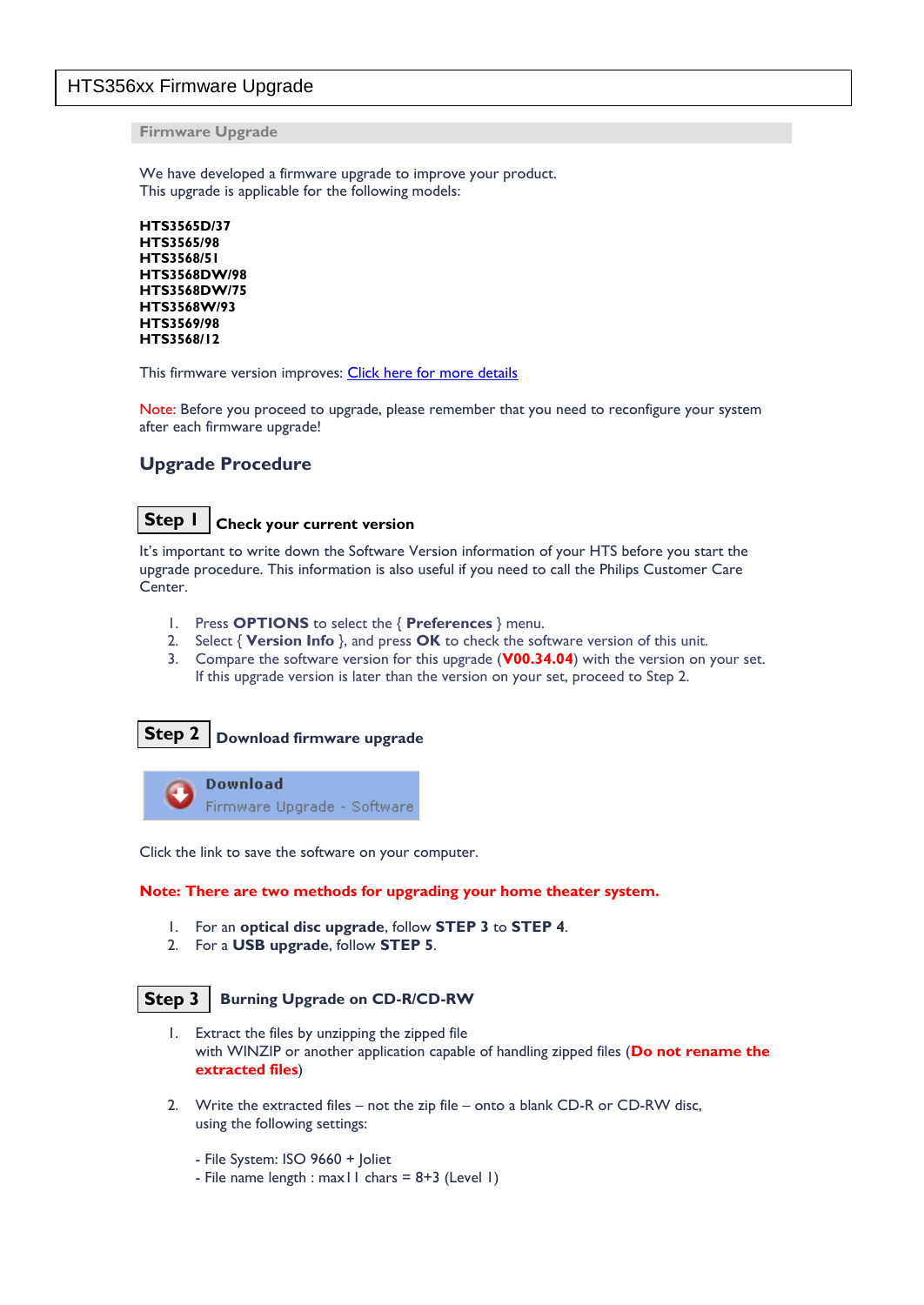- Mode : 2/XA
- Character set : ISO 9660 (ISO normal CD-ROM)
- No Multi Session
- Write Speed : Low
- Recording Method: Track At Once

**Note:** The extracted files should not be placed in a folder on the disc but just in the top level directory (root).

3. Finalize the disk. (The application may do this automatically.)

## **Step 4**  $\vert$  Apply the upgrade to your home theater system

- 1. Power on the set and put in the disc.
- 2. A message will be displayed on the OSD when the upgrade file is recognized.
- 3. After the file is read, the disc will be ejected
- 4. Remove the disc, but **DO NOT** close the tray
- 5. Wait approximately 3-5 minutes for the software to be upgraded
- 6. The set will automatically close the disc tray and switch to standby mode once the upgrade is completed.
- 7. Press the Standby button to turn on the set.

### **Caution: Do not unplug or power off the set while upgrading is in progress.**

## **Upgrading the firmware of your Home Theater System (USB) Step 5**

**Note:** Do not press any buttons or interrupt the household power supply during the upgrading process, or the HTS may become defective.

**Note:** Check that your **USB storage device** can be detected by the HTS before trying to upgrade the firmware using this method. If the **USB storage device** cannot be detected, please follow **STEP 3** to **STEP 4** to upgrade using an **optical disc**.

**Note:** Use a FLASH-based **USB storage device**. The startup time for HDD-based **USB storage devices** is too slow and cannot be used for firmware upgrades.

1. Extract the firmware upgrade files from the ZIP archive :

HTS356X.bin HTS356X\_SA.bin

#### **(Do not rename the file)**

- 2. Unzip the file and place the 'HTS356X.bin' and 'HTS356X.SA.bin' files on a USB flash storage device (at least 64 Mb in size).
- 3. Turn the HTS on and, once it is running, insert the USB flash storage device.
- 4. Press 'USB' on the remote control
- 5. A dialog will now appear. Follow the instructions to update the software of your HTS.
- 6. Delete the 'HTS356X.bin' and 'HTS356X.SA.bin' files from the USB flash storage device before using it to play your pictures and music on the HTS.